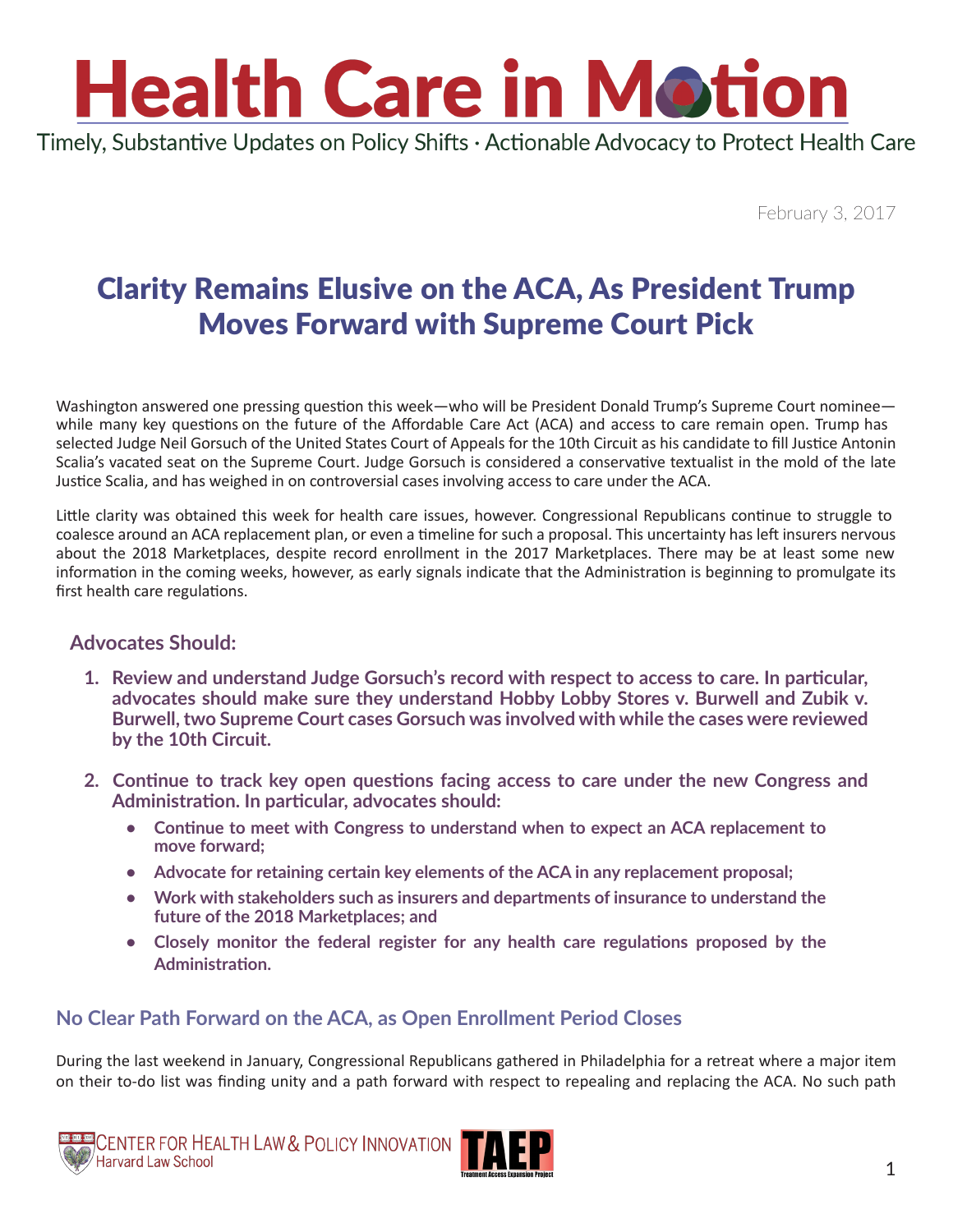# **Health Care in Motion**

appeared, however, and a [leaked recording](https://www.nytimes.com/2017/01/27/us/politics/affordable-care-act-republican-retreat.html) made clear just how little agreement there is around fundamental questions, including the timeline for a replacement plan, who should be covered in a post Obamacare health care market, and future of Medicaid.

Uncertainty is the name of the game across Washington, not just at the Congressional Republican retreat. Some interesting developments and open questions to keep an eye on include:

- **Uncertainty on Repeal or Replace**: Congressional Republicans are finding repealing and replacing the ACA a daunting task, especially on the very ambitious timeline they initially set. Some on the Hill have indicated that an ACA replacement bill will likely not move forward until early spring. There have also been indications that Republicans have yet to coalesce around a specific proposal. Senators Cassidy (R-LA) and Collins (R-ME) put forward a replacement plan that is unique in that it allows states to decide to keep elements of the ACA. This proposal, however, has garnered little enthusiasm from fellow Congressional Republicans. Rather, the proposals that are garnering the most support thus far are the more conservative options originating from the House, such as Paul Ryan or Tom Price's proposals.
- **Open enrollment over; fate of the 2018 Marketplaces unclear**: Open enrollment for the 2017 Qualified Health Plans ended on January 31, 2017. Although the final numbers are not yet available, *[initial numbers](https://www.cms.gov/Newsroom/MediaReleaseDatabase/Fact-sheets/2017-Fact-Sheet-items/2017-01-10.html)* suggest that it was a success, with 11.5 million individuals signing up for 2017 coverage. The success of the 2018 Marketplaces is more uncertain, however. Insurers have begun negotiations around participating in the 2018 Marketplaces and are [nervous](http://www.help.senate.gov/imo/media/doc/TavennerTestimony1.pdf) that the Government will not continue to provide subsidies and other critical financial supports. Some of these **[concerns](https://www.washingtonpost.com/national/health-science/health-insurers-warn-of-wider-defections-from-aca-marketplaces-for-2018/2017/02/01/c507ec78-e807-11e6-bf6f-301b6b443624_story.html?utm_term=.456a4c238ca3)** stem from threats to repeal certain taxes implemented by the ACA, which are used to fund the subsidies.
- **Little known about pending health care regulations:** The Trump Administration submitted its first [Health](https://www.reginfo.gov/public/do/eoDetails?rrid=127192)  [and Human Services regulations](https://www.reginfo.gov/public/do/eoDetails?rrid=127192) to the Office of Management and Budget this week. Little is known about this rule beyond that it is intended to stabilize the Marketplaces. Educated guesses about the contents of the rule include: tightening the rules around special enrollment periods, increased consequences for people who do not pay their premiums on time, or revisions to essential health benefits or network adequate requirements. The timeline for the rule moving forward is also uncertain, as OMB review can take days, weeks, or even months.

### **Trump's Supreme Court Pick Familiar to Court Battles Over Access to Care Under the ACA**

On January 31, 2017, President Donald Trump nominated Judge Neil Gorsuch for the Supreme Court. Judge Gorsuch is considered to be as conservative or even more conservative than the late Justice Antonin Scalia, who he would be replacing. Gorsuch should be familiar to advocates of access to care under the ACA, having previously voiced support for allowing employers' religious beliefs to limit the health care choices of employees.

#### Advice and Consent; The Process for Appointing a Supreme Court Justice

Similar to cabinet positions, the Constitution empowers the President to select Supreme Court Justices, but only with the "advice and consent of the Senate." When there is a vacancy on the Court, the President selects a nominee, taking into account the candidate's values and views, age, health, race, gender, and likelihood of confirmation. Justices are not required to be judges, or even lawyers, although most Presidents prefer to nominate judges with a clear judicial record so they can better predict the candidate's performance on the Supreme Court.

Once the nomination is announced, the Senate Judiciary Committee meets the candidate to question him or her. The



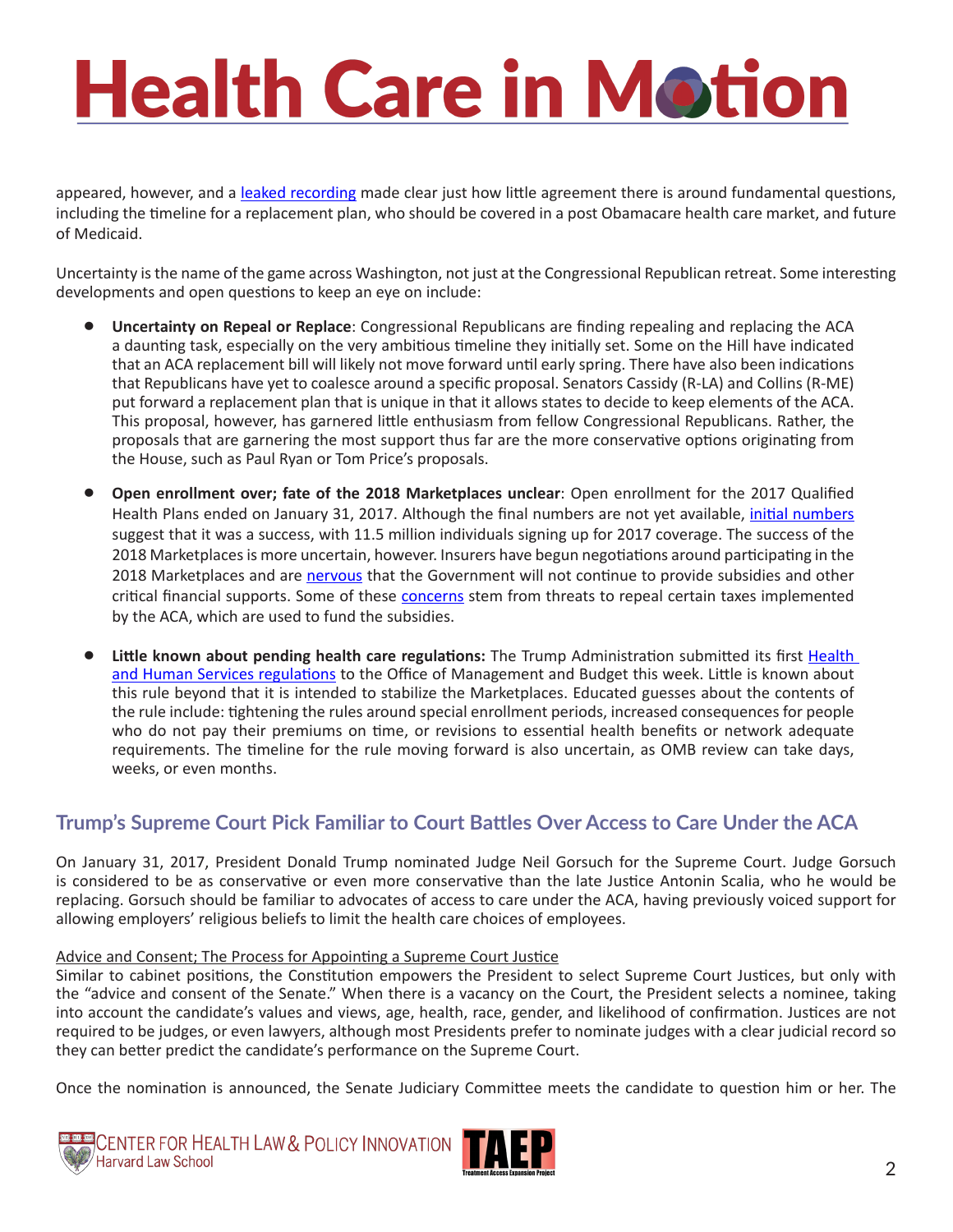# **Health Care in Motion**

Committee will then vote to send the candidate to the full Senate for a vote with a positive, neutral, or negative report. A simple majority vote is required to accept or reject a nominee. A Supreme Court nominee, however, is vulnerable to a filibuster because a supermajority of sixty is needed for cloture, which allows the debate to end and for the final vote to occur. Senate Democrats do have the numbers to impose a filibuster if they remain united. However, President Trump has vocally urged Senator McConnell to get rid of the Senate rules allowing a filibuster (a course of action colorfully known as the "nuclear" option) if Democrats do take this approach.

Rejections for the Supreme Court are rare, happening only twelve times in our nation's history. The last rejection of a nominee by vote of the full Senate was Robert Bork in 1987. Last year, however, the Senate Judiciary Committee refused to hold a confirmation hearing for Merrick Garland on the grounds that it was too close to the 2016 Presidential election for President Obama to fill a Supreme Court vacancy. Their refusal to consider Judge Garland will influence Gorsuch's confirmation process, with Senate Democrats likely to object to his nomination.

#### Who is Neil Gorsuch?

Judge Neil Gorsuch has served on the United States Court of Appeals for the 10th Circuit for the past decade. He has the typical legal pedigree for a Supreme Court Justice, attending Columbia and Harvard, and then clerking for Judge David Sentelle of the D.C. Circuit, and Justices Byron White and Anthony Kennedy. On the political spectrum, he has longstanding ties to the Republican party, as his mother served as the head of the Environmental Protection Agency under President Ronald Reagan. At 49, he is fairly young and would likely be on the Supreme Court for several decades.

In many respects, Judge Gorsuch is a natural successor to Justice Scalia. He is an originalist who often uses textualism to justify his almost uniformly conservative judicial results. For example, in a past case, he [stated](https://www.ca10.uscourts.gov/opinions/14/14-2083.pdf), "[o]urs is the job of interpreting the Constitution . . . [a]nd that document isn't some inkblot on which litigants may project their hopes and dreams." As a result of his judicial philosophy, he has often criticized liberals for advancing their policy goals through the court system rather than legislatures. Because of his very conservative approach, Judge Gorsuch is expected to be very [similar](https://www.nytimes.com/interactive/2017/01/31/us/politics/trump-supreme-court-nominee.html?hp&action=click&pgtype=Homepage&clickSource=story-heading&module=b-lede-package-region®ion=top-news&WT.nav=top-news) to the late Justice Scalia, and would likely vote to limit gay rights, uphold restrictions on abortions, and invalidate affirmative action programs.<sup>1</sup>

#### A History of Voting Against Access to Care Under the ACA

Advocates of the ACA have reason to be concerned about the nomination of Judge Gorsuch for Supreme Court, as he has previously urged the 10th Circuit Court to limit the ACA's guarantee of access to certain health services, and to permit employers' religious beliefs to limit the health care choices of their employees. In two recent high profile cases, Gorsuch sided in favor of employers who had religious objections to providing health coverage for contraceptive care to their employees. In *[Hobby Lobby Stores v. Sebelius](https://www.ca10.uscourts.gov/opinions/12/12-6294.pdf)*, a case in which a family-owned for profit company objected to ACA regulations requiring employers to provide free contraception coverage to their employees, Gorsuch voted in favor of the employer.<sup>2</sup> In his concurrence to the *Hobby Lobby* decision by the 10th Circuit, Gorsuch stressed that the courts must accept the parties' own beliefs regarding the requirements of their faith and accept these assertions at face value. In *[Little](https://www.ca10.uscourts.gov/opinions/13/13-1540.pdf)  [Sisters of the Poor v. Burwell](https://www.ca10.uscourts.gov/opinions/13/13-1540.pdf)*, a case in which religious non-profit employers objected to their employees' health insurance covering contraceptive care at no cost, Judge Gorsuch wrote a dissent stressing that the courts must show deference to the plaintiffs' own articulation of the tenets of their religious beliefs. His concurrence and dissent in these cases helped raise his profile in conservative circles, and likely contributed to his nomination.

<sup>&</sup>lt;sup>2</sup> For an analysis of the Supreme Court's decision in *Hobby Lobby Stores v. Burwell*, please see the Center for Health Law and Policy Innovation's blog post on the case [here](http://www.chlpi.org/can-a-for-profit-corporation-exercise-religion/).





<sup>&</sup>lt;sup>1</sup> For an in-depth analysis of Judge Gorsuch's judicial record, please see SCOTUSblog's summary [here](http://www.scotusblog.com/2017/01/potential-nominee-profile-neil-gorsuch/).